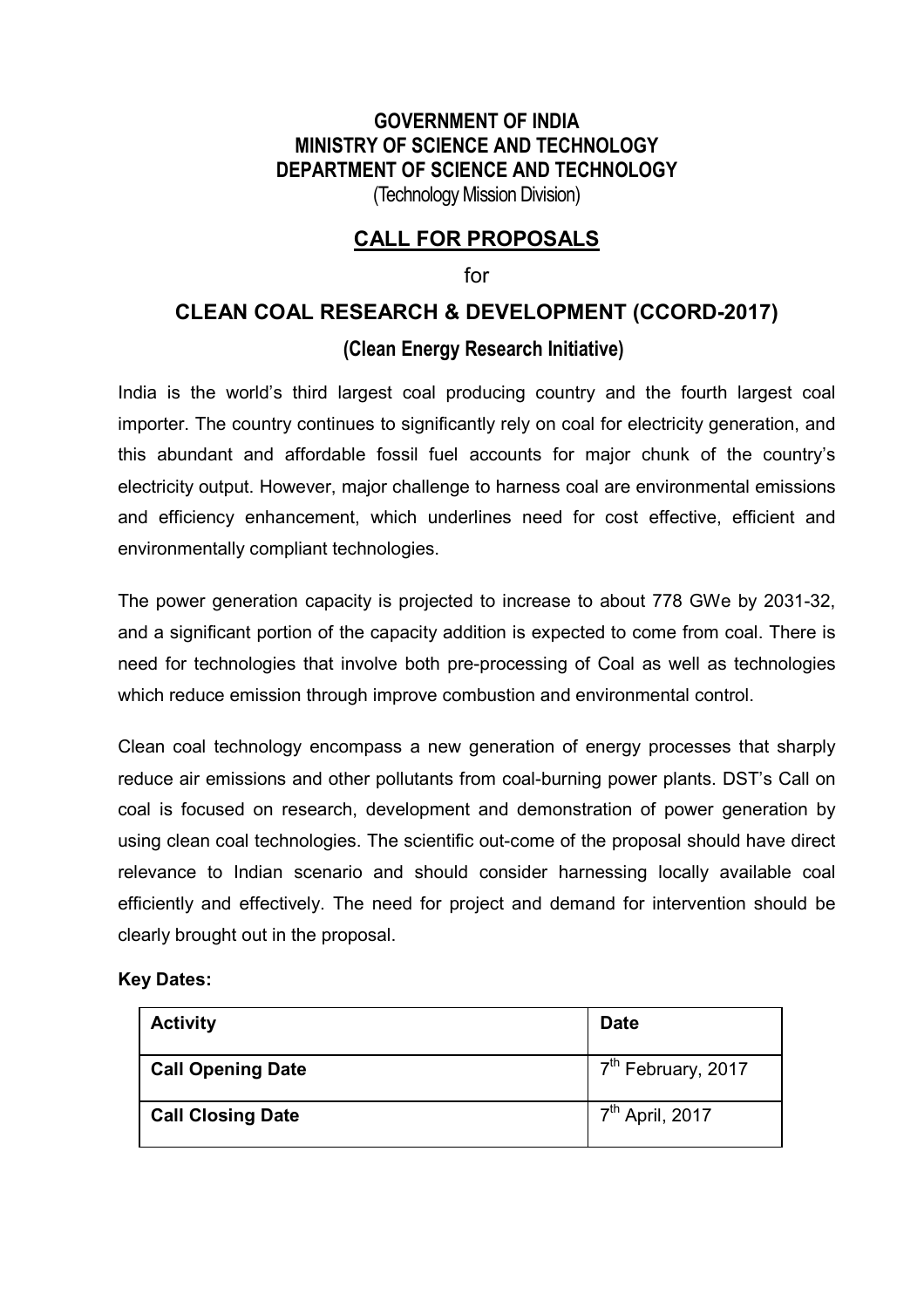| <b>Duration</b> | 36 Months |
|-----------------|-----------|
|                 |           |

- **WHO CAN APPLY:** Faculties of recognized universities and academic institutions, scientists working in National Laboratories, R&D institutions and Research organizations recognized by DSIR individually or in consortium. Interface with select foreign University/ Institutions could be considered on a very selective basis under the overall umbrella of Science & Technology agreement with concerned country provided it does not envisage any funding to foreign partners. The roles and responsibilities of each partner should be clearly delineated in the proposal. Industry participation is not mandatory but the proposals having industrial contribution would be encouraged. The industrial partner should have proven standing and R&D capability in the proposed R&D area.
- **INDUSTRIAL CONTRIBUTION:** Participating Industry would be required to invest within its own system i.e. production/ test lines and/or develop required infrastructure to adopt research leads and is expected to bring design, engineering and development capability for the benefit of the project.

**POSSIBLE R&D THEMES:** The call would support demand driven projects aimed at following:

- Boosting the efficiency by which coal plants convert coal to electricity or other energy forms.
- New coal technologies that can help utilities cut sulfur, nitrogen and mercury pollutants from power plants and reduce water consumption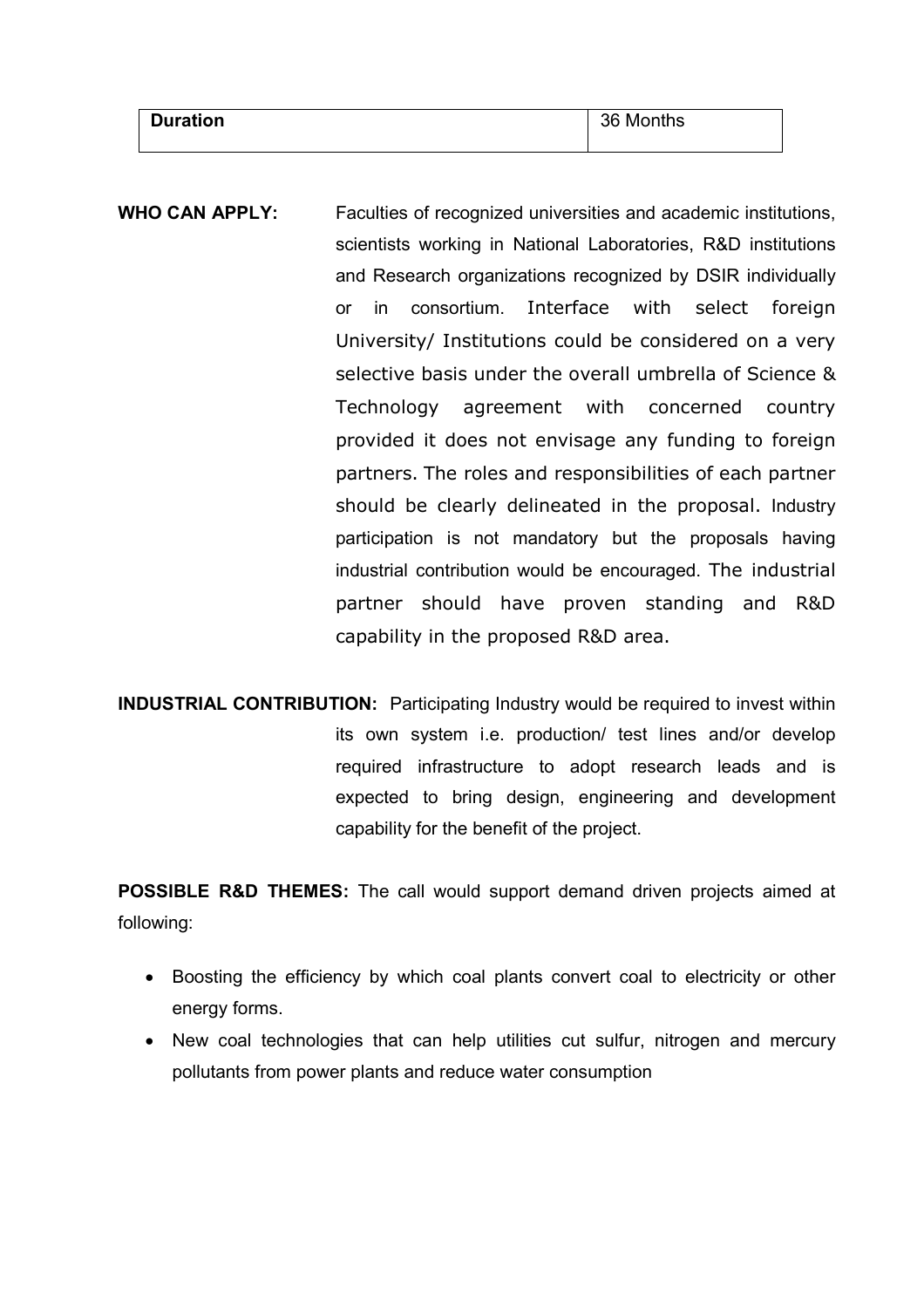## **SCOPE OF SUPPORT:**

The spectrum of activities include translational research to generate and convert know how to useful product / process etc as well as applied research aimed at performance enhancement of existing processes and systems. This would also include but not limited to Research, Design, Development and Engineering (RDD&E), Prototype Development of Product/System, Process Development, etc.

### **ASSESSMENT CRITERIA:**

The proposal will be evaluated based on following criteria:

- $\cdot$  Potential impact of the project and the national importance of the proposed research
- Need assessment and demand for proposed work
- $\div$  Scientific and technical merit
- Expertise, facilities and track record and ability of the Project Investigation Team to achieve the research goals
- Proposal formulation (Precision in objective, adequacy and completeness of literature review, preliminary work done, methodology and work plan, resources requested for this purpose in effectiveness of planning and resource management, etc.)

#### **COMPONENT OF GRANT**

- 1. Research Manpower (Nomenclature and salary as per DST guidelines)
- 2. Equipment cost
- 3. Outsourcing / Fabrication cost
- 4. Domestic travel
- 5. Consumables
- 6. Contingencies
- 7. Other cost
- 8. Overheads as per DST norms.

#### **PROPOSAL SUBMISSION:**

Please submit following documents in an envelope marked "**Call for Proposals for Clean Coal Research and Development (CCORD-2017): Name of Principal Investigator**":